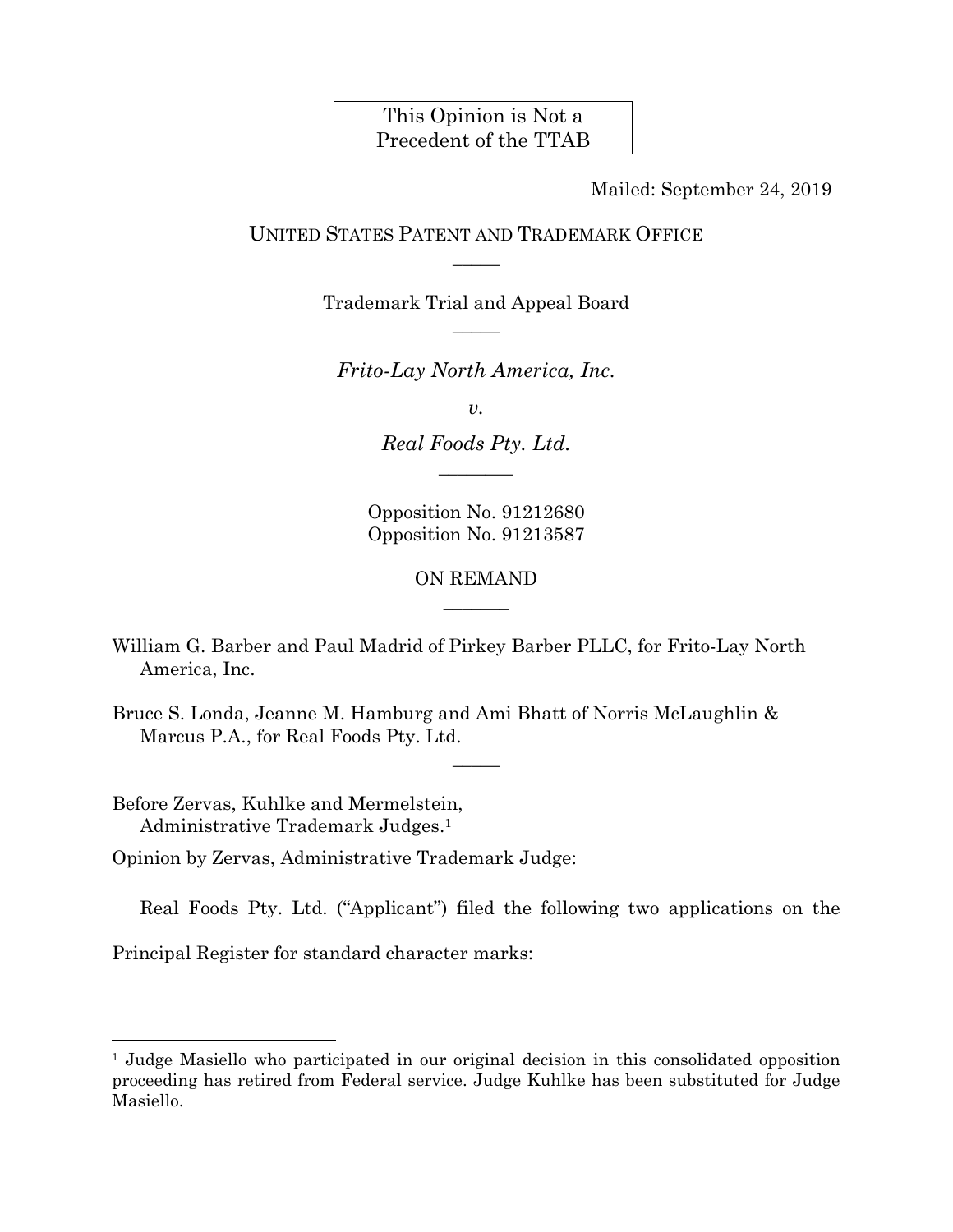• Application Serial No. 79111074<sup>2</sup> for CORN THINS filed on January 19, 2012, for "crispbread slices predominantly of corn" in International Class 30, based on a request for extension of protection filed under Section 66(a) of the Trademark Act of 1946, 15 U.S.C. § 1141f(a); and

• Application Serial No. 85820051<sup>3</sup> for RICE THINS filed on January 10, 2013, for "crispbread slices primarily made of rice" in International Class 30, based on Section 1(a) of the Trademark Act, 15, U.S.C. § 1051(a), and claiming first use and first use in commerce in 2007.

The terms CORN and RICE have been disclaimed in the respective applications.

In the respective amended notices of opposition, Frito-Lay North America, Inc. ("Opposer") alleges that RICE THINS and CORN THINS are (i) generic names for Applicant's respective goods; (ii) so highly descriptive of Applicant's goods as to be incapable of acquiring distinctiveness; and (iii) merely descriptive of thin slices of crispbread made of rice or corn, as the case may be, and Applicant has not provided proof that THINS has acquired distinctiveness.4

On February 21, 2017, the Board issued a decision (the "prior decision") in which it inter alia granted Applicant's pending motion to amend the identification of goods in the CORN THINS application from "crispbread slices predominantly of corn" to "crispbread slices predominantly of corn, namely popped corn cakes" and granted Applicant's motion to amend the identification of goods in the RICE THINS application from "crispbread slices primarily made of rice" to "crispbread slices primarily made of rice, namely rice cakes." Applicant explained, "after

l

<sup>2</sup> Application Serial No. 79111074 is the subject of Opposition No. 91213587.

<sup>3</sup> Application Serial No. 85820051 is the subject of Opposition No. 91212680.

<sup>4 6</sup> TTABVUE.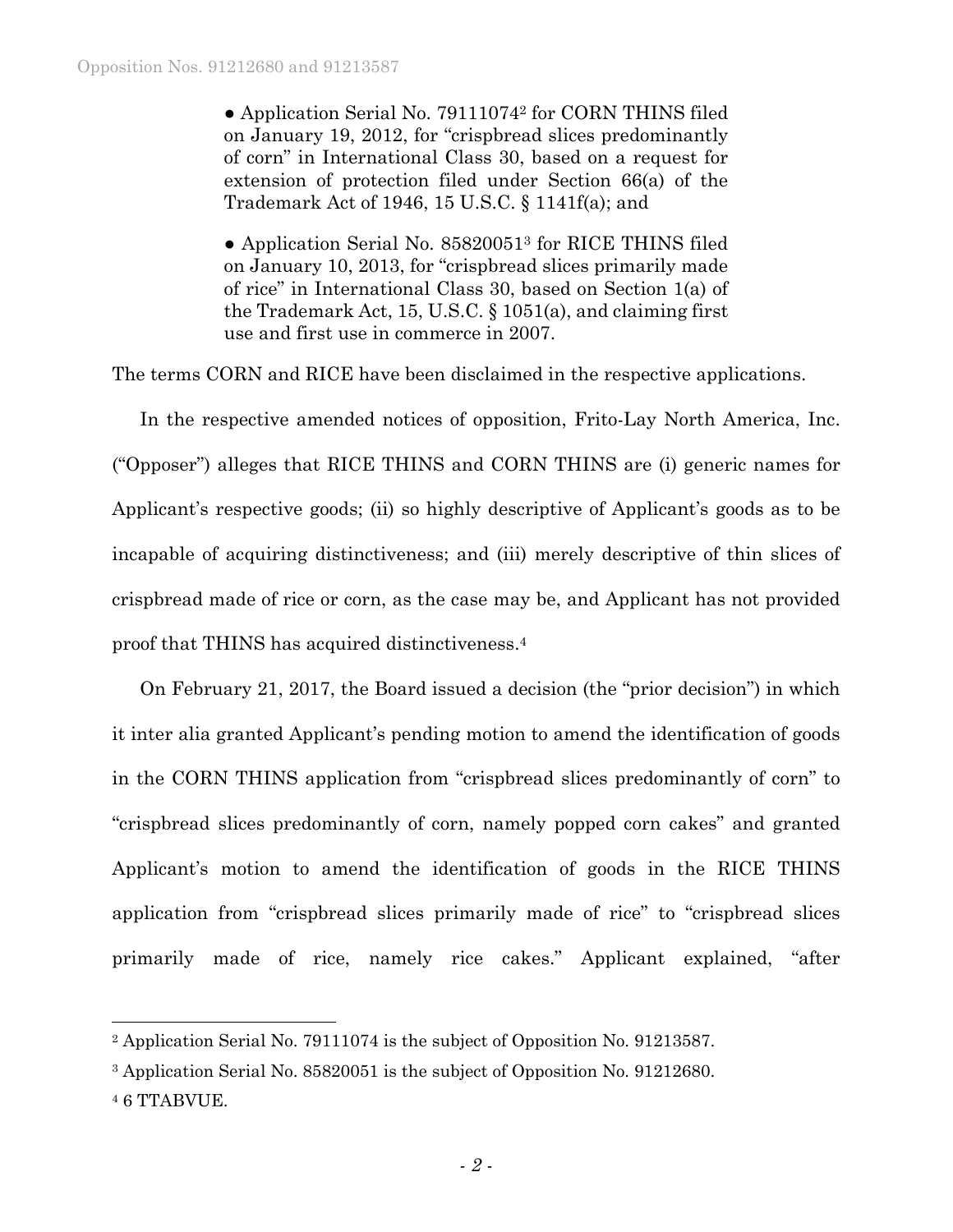commencement of this proceeding, Real Foods [Applicant] realized that its use of the term 'crispbreads' would likely not be understood by American consumers to refer to rice cakes and corn cakes (as opposed to Australian consumers who commonly use the term)."5 Applicant is an Australian company and the application for CORN THINS is based on an Australian registration. In granting the motion, the Board cited Trademark Rule 2.71(a), 37 C.F.R. § 2.71(a), and referenced Opposer's statement in its brief that "the evidence and admissions in the record indisputably show that popped corn and rice cakes are kinds of crispbread." In addition, the Board dismissed Opposer's claims of genericness and incapability of acquiring distinctiveness as a trademark, and sustained the oppositions on the ground that the proposed marks are merely descriptive and have not acquired distinctiveness.

On appeal, the Court of Appeals for the Federal Circuit affirmed the Board's conclusions that (i) the marks are highly descriptive ("the TTAB properly considered the proposed marks in light of the record and adequately supported its finding that Real Foods' marks are highly descriptive"), *Real Foods Pty Ltd. v. Frito-Lay N. Am., Inc*., 906 F.3d 965, 128 USPQ2d 1370, 1377 (Fed. Cir. 2018), and (ii) Applicant has not demonstrated acquired distinctiveness ("the TTAB properly determined that Real Foods' proposed marks have not acquired distinctiveness.)." *Id*. at 1379. The court, however, disagreed with the Board's choice of genus in deciding Opposer's genericness claim. The court stated:

> While recognizing that the amendment narrowed the identification of goods, the TTAB failed to take into account in its determination of the genus under step one that the

1

<sup>5 30</sup> TTABVUE 10.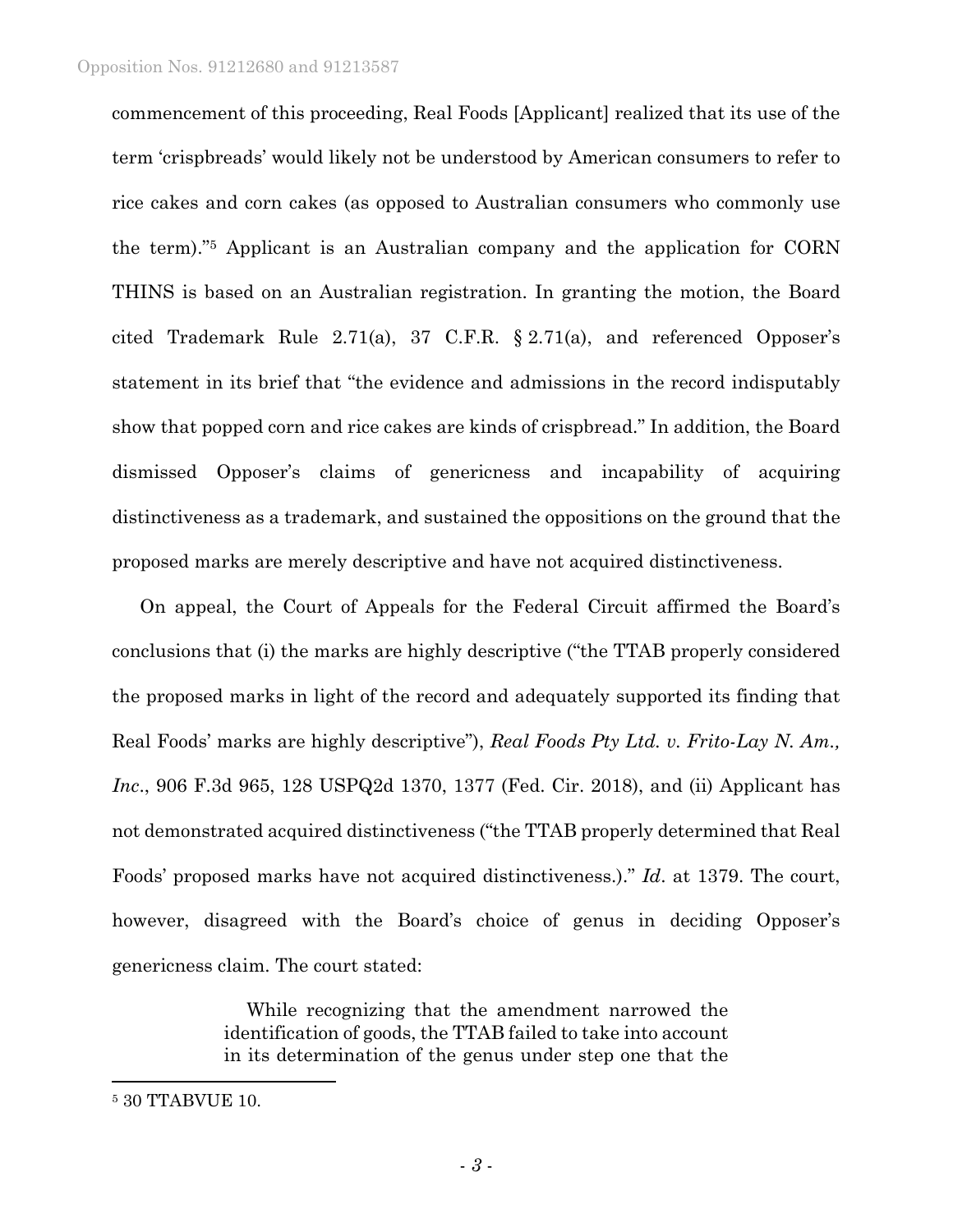$\overline{a}$ 

Applications show that popped corn cakes and rice cakes are types of crispbread slices, which, in turn, the record defines as types of crackers. *See Frito-Lay*, 2017 TTAB LEXIS 82, 2017 WL 914086, at \*3 (relying on Frito-Lay's concession that "the record indisputably show[s] that popped corn and rice cakes are kinds of crispbreads" to grant the Motion to Amend (emphasis added) (internal quotation marks and footnote omitted)); *see also* J.A. 94 (defining "crispbreads" as "plain dry unsweetened cracker[s] made from crushed grain"), 169 (defining, in an online dictionary, "crispbread" as "[a] kind of flat, dry bread or cracker"); *cf. In re Hotels.com, L.P*., 573 F.3d 1300, 1303- 04, 1306 (Fed. Cir. 2009) (relying on dictionary definitions to define an individual term within a mark).

This was error. As set forth in Real Foods' Applications and the Motion to Amend, *see* J.A. 279, corn cakes and rice cakes are the species, not the genus, *see Two Pesos*, 505 U.S. at 768. In its Opinion, the TTAB failed to provide any reasoning for its conclusion that the narrowed identification of goods alone was the appropriate genus to use in its genericness analysis. The TTAB's error in identifying the proper genus at step one, thereby affected its analysis at step two.

*Real Foods,* 128 USPQ2d at 1380. The court advised that "[h]ad the TTAB identified a broader genus of goods, such a determination might bear on, inter alia, the ubiquity with which the term thins is used for that genus and whether the mark 'refers to a key aspect of the genus.'" *Id*. at n. 9 (citing *Royal Crown Co. v. Coca-Cola Co*., 892 F.3d 1358, 127 USPQ2d 1041, 1047 (Fed. Cir. 2018)). The court vacated-in-part and remanded our decision for further proceedings. The court directed, among other things, that the Board "reconsider its selected genus and conduct its genericness analysis in light of that genus." *Id*. at 1380. Our analysis and conclusion on remand follows.6

<sup>&</sup>lt;sup>6</sup> The parties have not requested additional briefing on the issues raised by the court.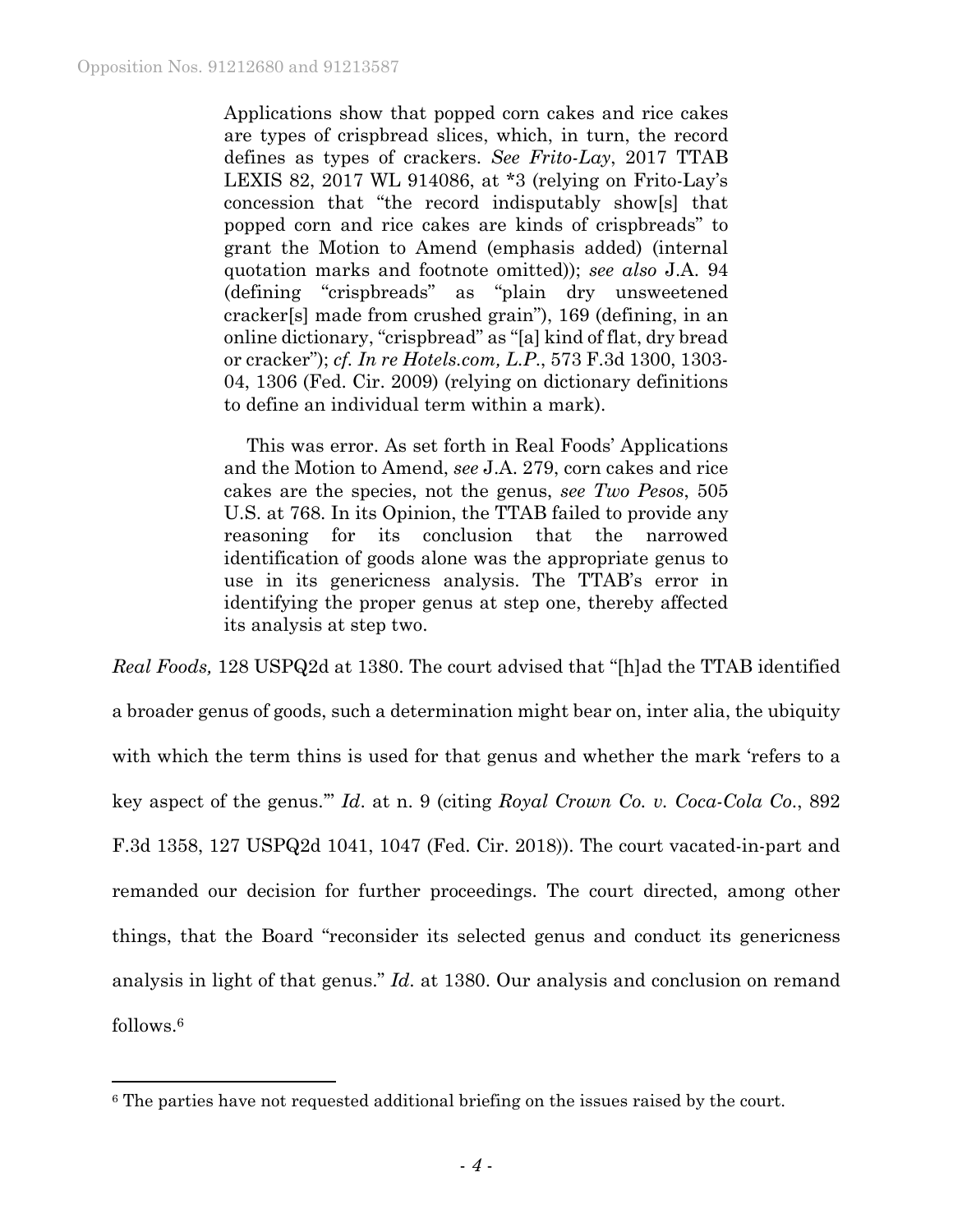# **I. Genericness**

The court stated that "[i]n opposition proceedings, the opposer bears the burden of establishing that the applicant does not have the right to register its mark. Here, the opposer, Frito-Lay, bears the burden of proving that the term is generic." *Id.* at 1374 (citations omitted). Opposer must do so by a preponderance of the evidence. *Princeton Vanguard, LLC v. Frito-Lay N. Am., Inc.*, 786 F.3d 960, 114 USPQ2d 1827, 1830 (Fed. Cir. 2015) ("In an opposition or cancellation proceeding, the opposer or petitioner bears the burden of proving genericness by a preponderance of the evidence.") (citing *Magic Wand Inc. v. RDB Inc*., 940 F.2d 638, 19 USPQ2d 1551, 1554 (Fed. Cir. 1991); *Alcatraz Media, Inc. v. Chesapeake Marine Tours Inc.*, 107 USPQ2d, 1750, 1761 (TTAB 2013), *aff'd,* 565 Fed. Appx. 900 (Fed. Cir. 2014)).

As we stated in our prior decision, there is a two-part test used to determine whether a designation is generic: (1) what is the genus of goods or services at issue; and (2) does the relevant public understand the designation primarily to refer to that genus of goods or services. *H. Marvin Ginn Corp. v. Int'l Assn. of Fire Chiefs, Inc.*, 782 F.2d 987, 228 USPQ 528, 530 (Fed. Cir. 1986). The relevant public's perception is the primary consideration in determining whether a term is generic. Trademark Act Section 14(3), 15 U.S.C. § 1064(3); *Loglan Inst. Inc. v. Logical Language Grp. Inc*., 902 F.2d 1038, 22 USPQ2d 1531, 1533 (Fed. Cir. 1992). Evidence of the public's understanding of a term may be obtained from any competent source, including testimony, surveys, dictionaries, trade journals, newspapers and other publications. *Id.* at 1533; *Dan Robbins & Assocs, Inc. v. Questor Corp*., 599 F.2d 1009, 202 USPQ 100, 105 (CCPA 1979). In addition, indirect evidence, including evidence "of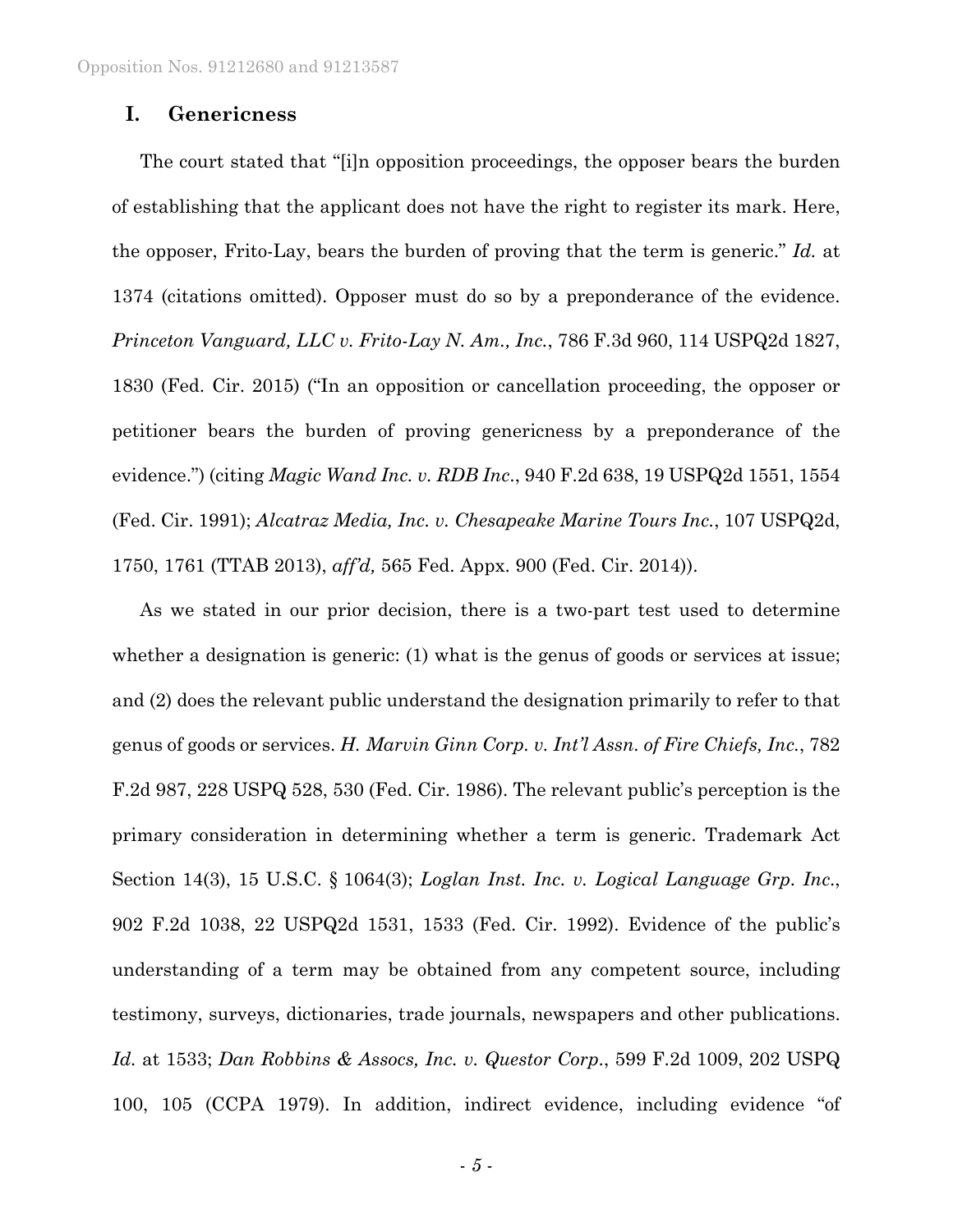'competitive use, evidence that other companies use [a term] in combination with their own . . . marks, third-party registrations[,] and applications for such combined marks,' may be relevant for genericness." *Real Foods*, 128 USPQ2d at 1375 (citing *Royal Crown*, 127 USPQ2d at 1048).

Further, and particularly pertinent to this case, "[a]ny term that the relevant public uses or understands to refer to the genus of goods, or a key aspect or subcategory of the genus, is generic." *In re Twenty-Two Desserts, LLC*, 2019 USPQ2d 292782 (TTAB 2019) (holding that MALAI, the Hindi word for high fat cream, is a reference to a key aspect or a type of goods including ice cream) (citing *Royal Crown,* 127 USPQ2d at 1047 ("The Board … must consider whether ZERO is generic because it refers to a key aspect of at least a sub-group or type of the claimed beverage goods.")). "[A] term is generic if the relevant public understands the term to refer to part of the claimed genus of goods or services, even if the public does not understand the term to refer to the broad genus as a whole." *In re Cordua Rests., Inc*., 823 F.3d 594, 118 USPQ2d 1632, 1636 (Fed. Cir. 2016); (holding CHURRASCOS, meaning a type of grilled meat, to be generic for restaurant services because it referred to a key aspect of those services).

#### **a. The genus of the goods at issue**

The genus of the goods is determined by focusing on the identification of goods in the subject applications. *Id.; Magic Wand*, 19 USPQ2d at 1552 ("[A] proper genericness inquiry focuses on the description of [goods] set forth in the certificate of registration."); *Sheetz of Del., Inc. v. Doctor's Assocs. Inc*., 108 USPQ2d 1341, 1350 (TTAB 2013). We hence consider the genus in each application to be established by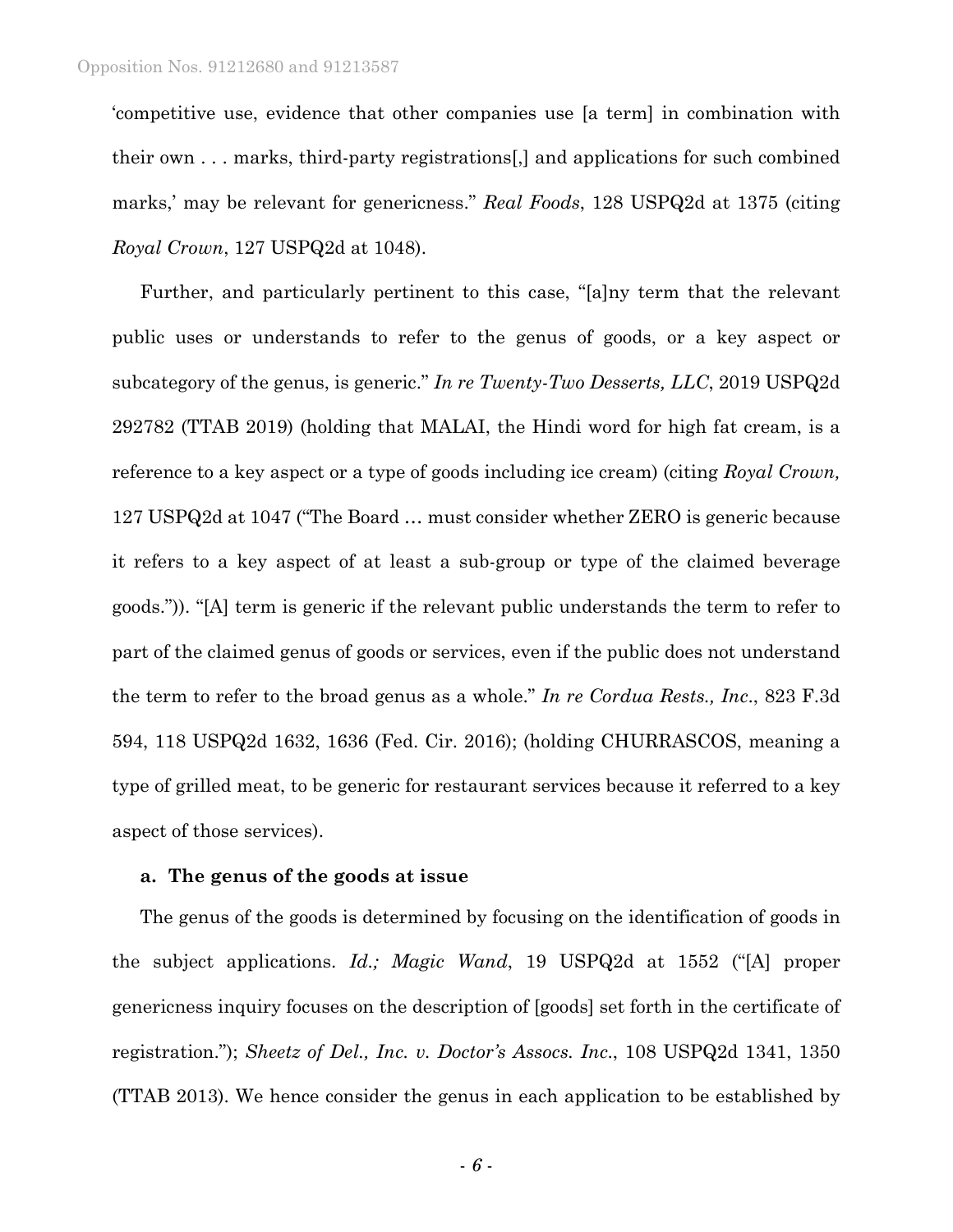the amended identifications of goods. Therefore, the specific genera in the two applications are, respectively, "crispbread slices predominantly of corn, namely popped corn cakes" and "crispbread slices primarily made of rice, namely rice cakes." The court noted that the record describes a "crispbread slice" as a kind of cracker. *Real Foods*, 128 USPQ2d at 1377. We must therefore decide in the context of the broader genus of crispbread slices, which are a kind of cracker, whether:

> • CORN THINS is a generic name for "crispbread slices" predominantly of corn, namely popped corn cakes"; and

> • RICE THINS is a generic name for "crispbread slices" primarily made of rice, namely rice cakes."7

### **b. The relevant public**

l

 The second part of the genericness test is whether the relevant public understands the designation primarily to refer to the genus. The relevant public for a genericness determination is the purchasing or consuming public for the identified goods. *Magic Wand*, 19 USPQ2d at 1553 (citing *In re Montrachet S.A*., 878 F.2d 375, 11 USPQ2d 1393, 1394 (Fed. Cir. 1989); *In re Merrill Lynch, Pierce, Fenner, & Smith, Inc.*, 828 F.2d 1567, 4 USPQ2d 1141, 1143 (Fed. Cir. 1987); *Marvin Ginn*, 228 USPQ at 530; *Dan Robbins & Assocs.,* 202 USPQ at 105). As we found in the prior decision,

<sup>7</sup> Opposer states, "the evidence demonstrates that crispbreads are a sub-genus of crackers. … Additionally, the evidence of record strongly indicates that THINS is used and understood as a generic term for a variety of crispbread and other cracker products." 47 TTABVUE 16. Opposer considers "crispbread slices" to be a larger genus than "popped corn cakes" and "rice cakes," and concludes that "the evidence and admissions in the record indisputably show that popped corn and rice cakes are kinds of crispbread and, thus, kinds of crackers. 72 TTABVUE 2.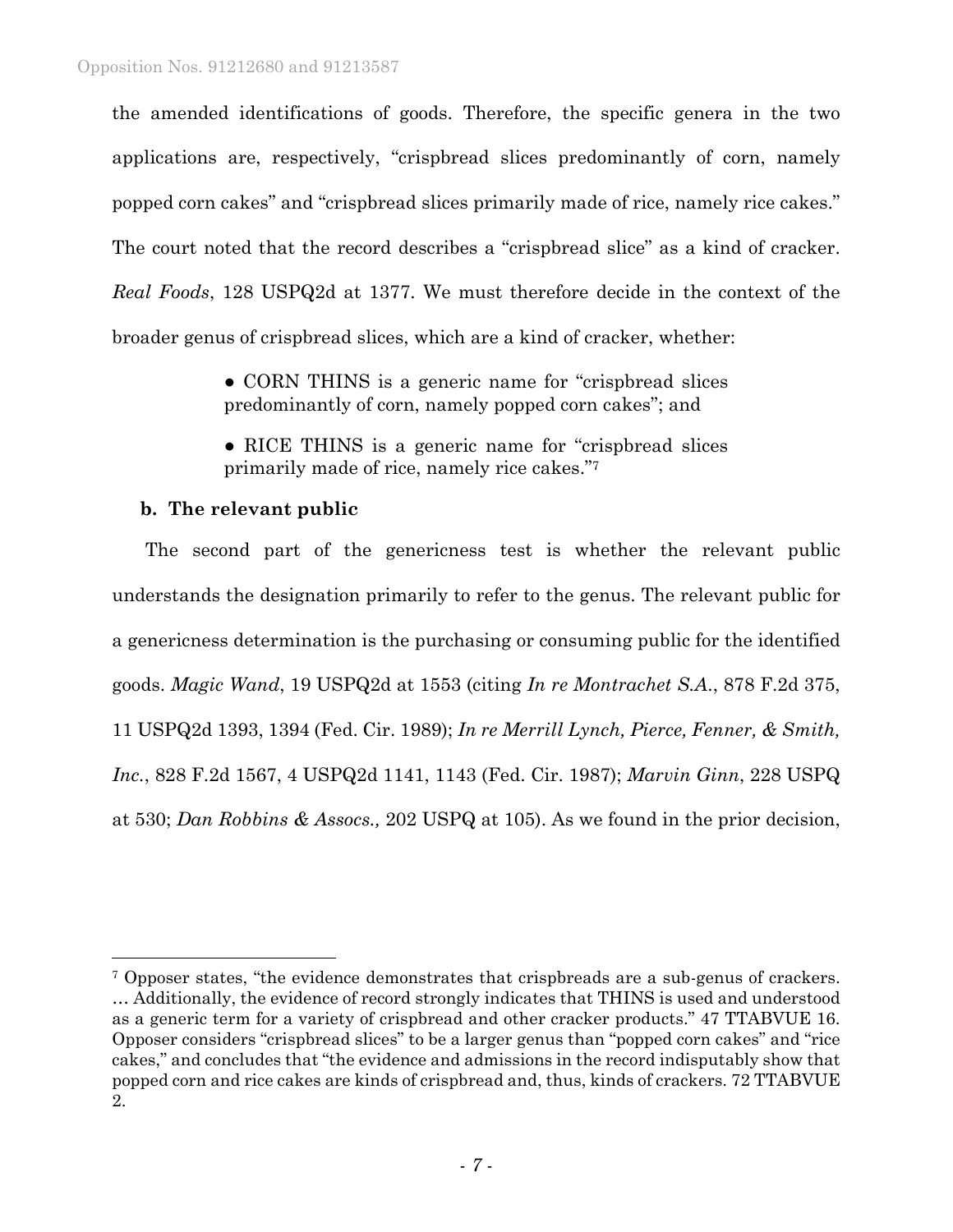the relevant public is the general consuming public who consume and eat the snack foods identified.8

#### **c. Public perception**

In our prior decision we first considered the individual terms in the proposed marks and then considered the proposed marks as a whole. *See Princeton Vanguard*, 114 USPQ2d at 1832-33 ("even in circumstances where the Board finds it useful to consider the public's understanding of the individual words in a compound term as a first step in its analysis, the Board must then consider available record evidence of the public's understanding of whether joining those individual words into one lends additional meaning to the mark as a whole."); *Frito-Lay N. Am., Inc. v. Princeton Vanguard, LLC*, 124 USPQ2d 1184 (TTAB 2017) (on remand) ("it may be appropriate 'as a first step' to analyze the constituent terms in the applied-for mark." (citations omitted)). Because the court in *Real Foods* did not disapprove our analysis of the proposed marks, we follow the same approach.

The pertinent evidence as introduced by the parties into the record includes dictionary definitions of the components of the composite marks, uses of "thins," "rice thins" and "corn thins" in websites and articles, Applicant's promotional materials, third-party registrations and Internet search results. "Evidence of the public's understanding of the term may be obtained from any competent source, such as purchaser testimony, consumer surveys, listings in dictionaries, trade journals, newspapers[,] and other publications." *Royal Crown*, 127 USPQ2d at 1046 (internal

1

<sup>8</sup> The court did not comment on our identification of the relevant public.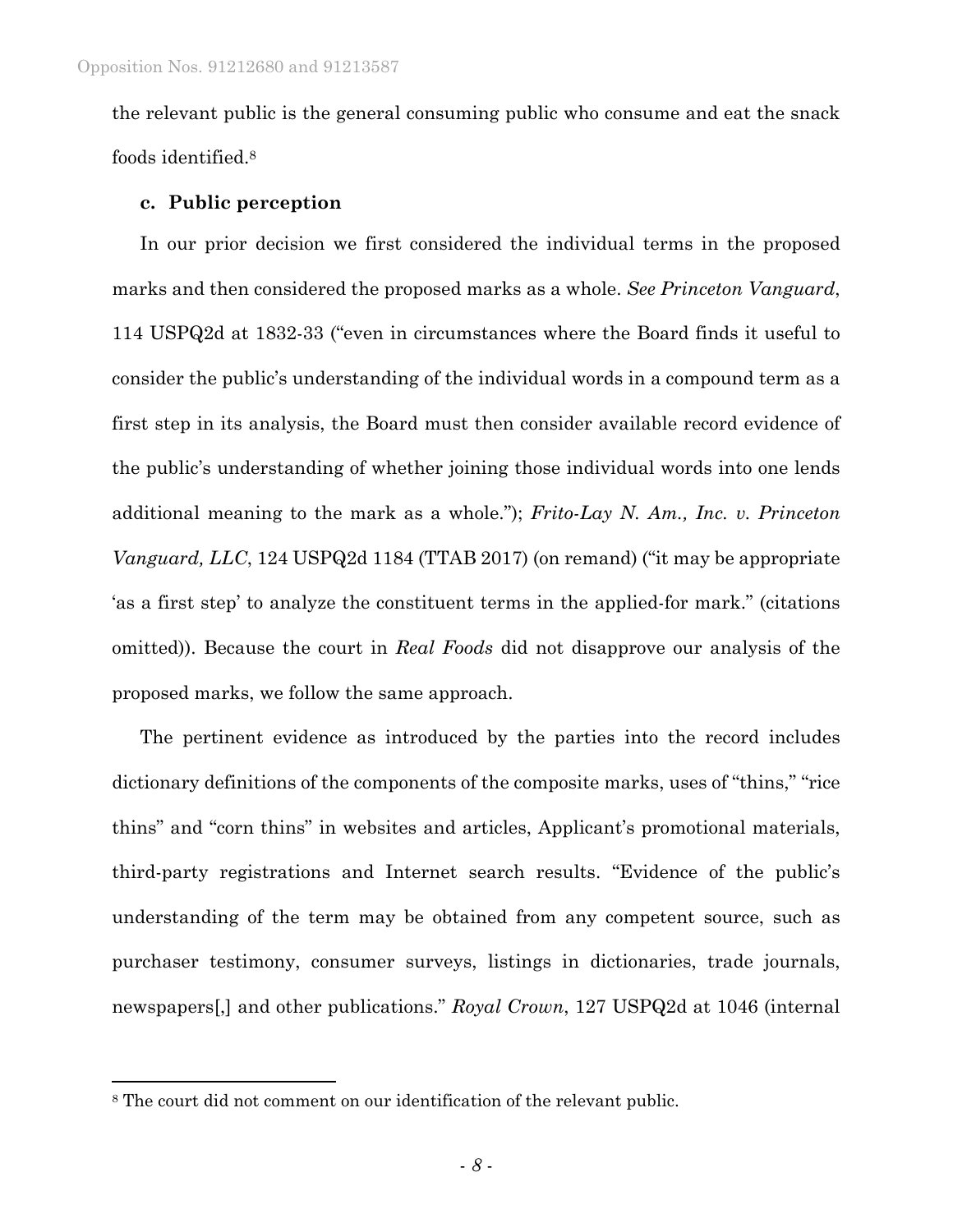1

quotation marks and citation omitted). We presume familiarity with the evidence of record, set forth in our prior decision.

In light of our redefined genus, however, we briefly revisit Applicant's online Teflon survey for genericness of the proposed CORN THINS mark. Applicant's survey expert, Sarah Butler, conducted a Teflon survey with a nationwide sample of adults aged 18 or older who were past or prospective purchasers of popped corn cakes. The survey was designed to evaluate the extent to which relevant consumers view CORN THINS as a brand name for a product. In our prior decision, we found that Applicant's Teflon survey was unnecessary for the disposition of Opposer's genericness claim and did not further consider it.

The Board's decision after remand in *Princeton Vanguard*, *supra*, issued after our prior decision in this case, addressed Teflon surveys in the context of a Board inter partes proceeding. The Board stated that "various courts have found that Teflon surveys are only appropriate to consider in a case where the question is whether a coined or arbitrary mark has become generic, and is not appropriate to prove recognition of an otherwise not inherently distinctive mark" and that "we agree with those circuit court decisions that Teflon surveys are not relevant when a term is not inherently distinctive." *Princeton Vanguard,* 124 USPQ2d at 1196. Because Applicant's marks are not inherently distinctive, $9$  the Teflon survey is not relevant, and we need not further consider Ms. Butler's survey.

<sup>9</sup> *See Real Foods*, 128 USPQ2d at 1374 ("Substantial evidence supports the TTAB's finding that the proposed marks are highly descriptive.").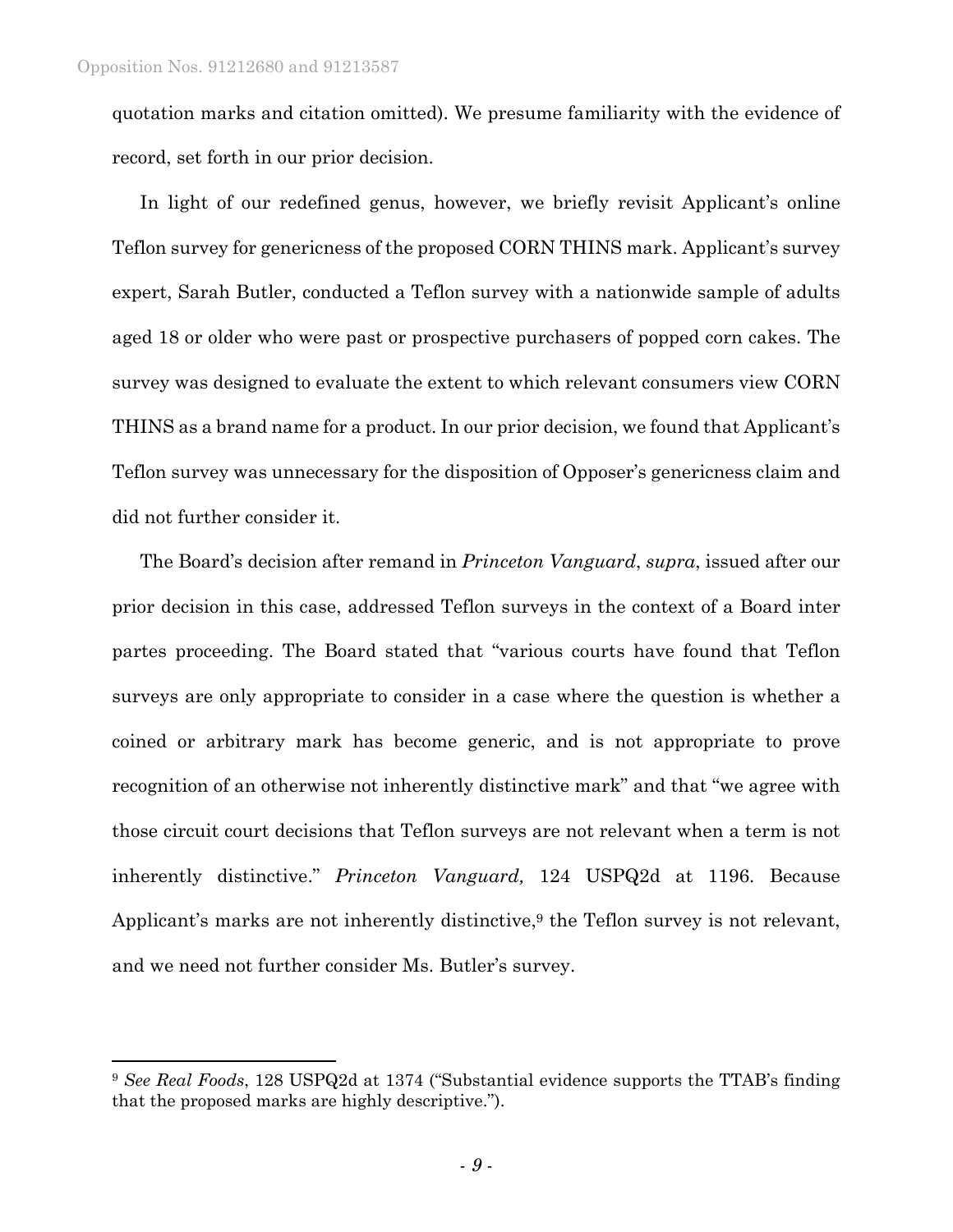l

## **i. The Terms "Rice" and "Corn"**

We stated in our prior decision that "corn" is defined as a "grain," and "rice" is defined as "small white or brown grains that come from a Southeast Asian plant and that are used for food"; that the terms appear in the respective identifications of goods and identify the key or primary ingredients of the goods; and that the terms RICE and CORN are generic names of the respective key ingredients of the respective goods. 76 TTABVUE 28. The court in *Real Foods* did not disagree with these findings, and we see no reason to revisit them.

## **ii. The Term "Thins"**

Turning to the public's understanding of the term "thins," *Real Foods* states "that had the Board identified a broader genus of goods, such a determination might bear on, inter alia, the ubiquity with which the term thins is used for that genus and whether the mark 'refers to a key aspect of the genus.'"10 *Real Foods*, 128 USPQ2d 1380 n.9. In light of this instruction, we now consider "the ubiquity with which the term thins is used for" "crispbread slices predominantly of corn, namely popped corn cakes" and "crispbread slices primarily made of rice, namely rice cakes," considering "crispbread" as a kind of cracker, and whether thins refers to a key aspect or subcategory of crispbread slices which are defined as a kind of cracker. We first

<sup>&</sup>lt;sup>10</sup> Our consideration of the evidence in our prior decision was not limited to the use of "thins" in connection with popped corn cakes and rice cakes, but included consideration of the use of "thins" on other goods such as cookies and crackers, as advocated by Opposer in its initial brief. *See, e.g.*, 47 TTABVUE 8. For example, we stated in the genericness section of the prior opinion, "[w]ith regard to the public's understanding of the term 'thins,' we find that there is evidence of the term 'thins' used by consumers of Applicant's goods to identify cracker products, and other food products which have a thin cross-section." 76 TTABVUE 29.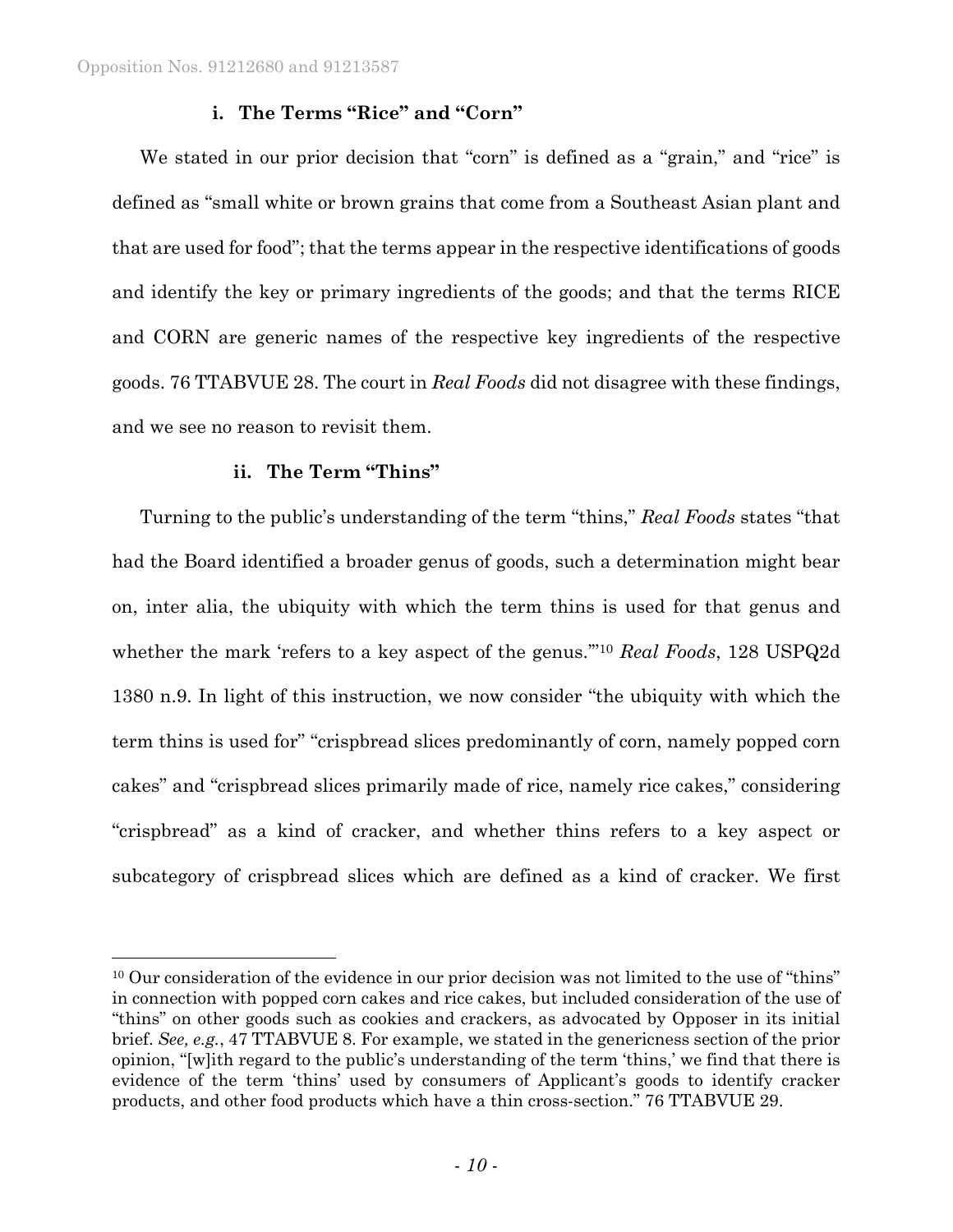$\overline{a}$ 

consider the uses by competitors and third parties because *Real Food* specifically mentions those uses.

### **1. Competitor and third-party uses**

*Real Foods* notes that "thins" has been used in marks for other similar snack food products, and that competitive use and use of a term by other companies in combination with their own marks may be relevant for genericness.11 *Real Foods*, 128 USPQ2d at 1375. Indeed, "the cases have recognized that competitor use is evidence of genericness," *BellSouth Corp. v. DataNational Corp*., 60 F.3d 1565, 35 USPQ2d 1554, 1558 (Fed. Cir. 1995), and that "evidence of competitors' use of particular words as the name of their goods or services, is … persuasive evidence that those words would be perceived by purchasers as a generic designation for the goods or services." *Phillip Morris Inc. v. Williamson Tobacco Corp.*, 230 USPQ 172, 176 (TTAB 1986). *See also Royal Crown*, 127 USPQ2d at 1048 ("evidence of competitive use" cited as supportive of genericness finding); *In re Nordic Naturals, Inc*., 755 F.3d 1340, 1344, 111 USPQ2d 1495, 1498 (Fed. Cir. 2014) (evidence of third-party competing products described as "Children's DHA" supported finding that the term was generic). However, evidence of third party use in the manner of a **trademark** is **not** necessarily probative of consumer recognition as possessing meaning which is

<sup>11</sup> Opposer's expert, Dr. Robert M. Frank, included a chart summarizing 119 uses of "thins" with his expert report. 47 TTABVUE 348-350. Dr. Frank characterizes such uses obtained from magazines, newspapers, registered trademarks and the Internet as including (i) competitors marketing THINS products made with rice or corn; (ii) competitors marketing THINS products made with ingredients other than rice or corn; (iii) individuals who bake "thins" products (such as Lemon Thins or Chocolate Thins); and (iv) generic use of "thins" where the writer is simply describing a thin, crisp bakery product. 49 TTABVUE 347. The court referred to these uses in its decision.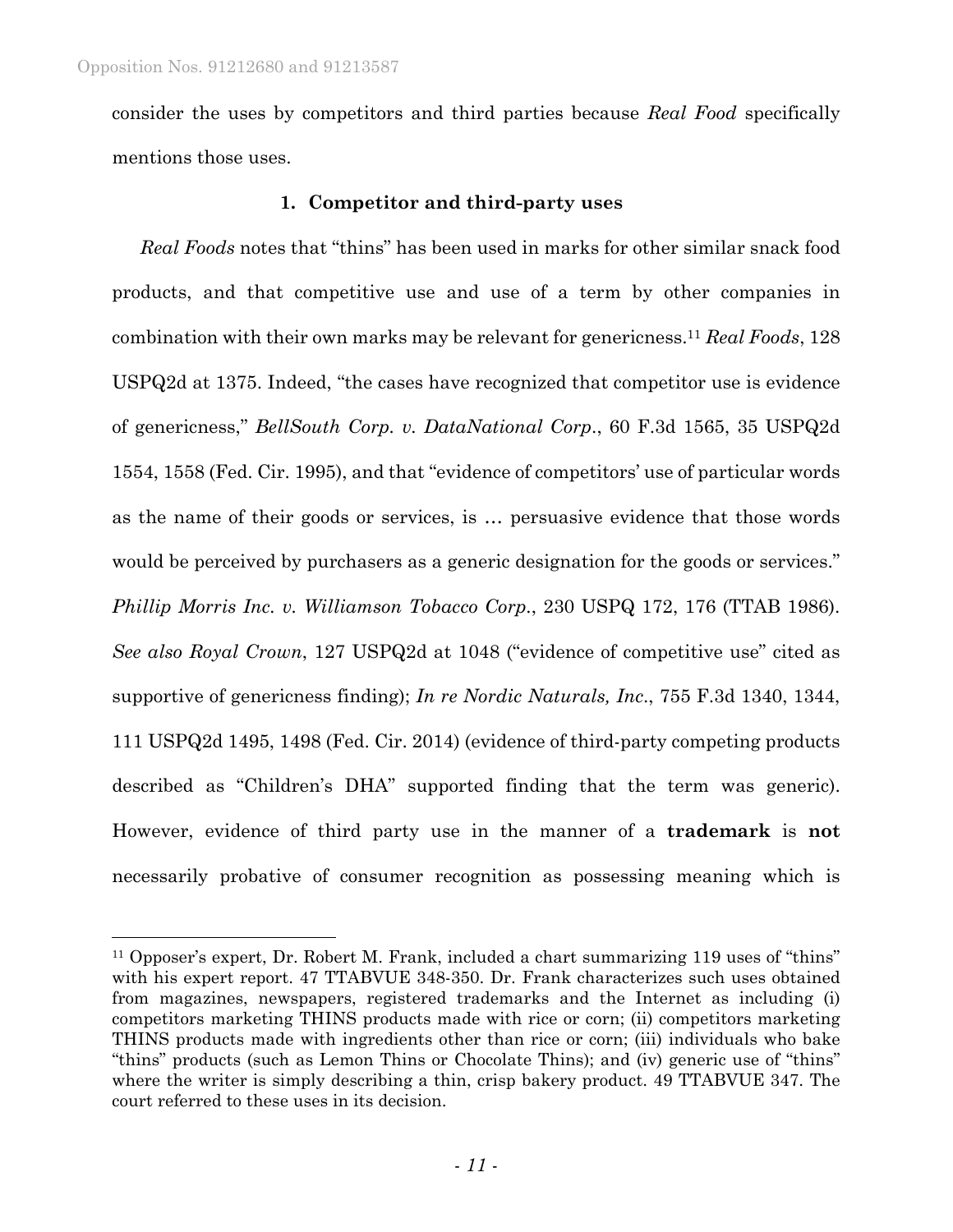generic. *Nobelle.com LLC v. Qwest Comm. Int. Inc*., 66 USPQ2d 1300, 1306 (TTAB 2003) ("We see no legal or logical basis for finding that trademark or service mark use of a designation by competitors is probative evidence, under the second part of the *Ginn* test, that the relevant public regards the designation as being generic."). Thus, we consider competitor and third-party uses of the term "thins" in their trademarks not as evidence of non-generic use of "thins" but as favoring neither party. But where such use is corroborated by non-trademark generic use by the same competitor or third party, we regard it as evidence of genericness. Of course, the competitive and third-party uses must be for goods which fall within the identified genus, namely, crispbread slices which are a kind of cracker and which, of course, excludes uses for breads, cookies and similar goods.

The competitor and third-party uses of "thins" for crispbread slices and crackers favoring Opposer are:

> ● www.backtonaturefoods.com12 listing "Multi-Seed Gluten Free Rice Thins" as a category of crackers along with "Sunflower Basil" and "Classic Round";

> ● Pepperidge Farm, listing "Chips, Crisps & Thins" as product options;13

> • Nature Valley Granola Thins as a product category along with "Protein," "Sweet & Salty Nut" and "Greek Yogurt Protein";<sup>14</sup> and

> ● www.gratifyfoods.com listing "Sea Salt Thins" as a product category along with "Sea Salt Sticks and Sea Salt

 $\overline{a}$ 

<sup>12 47</sup> TTABVUE 42.

<sup>13</sup> *Id*. at 244, 245.

<sup>14</sup> *Id*. at 279.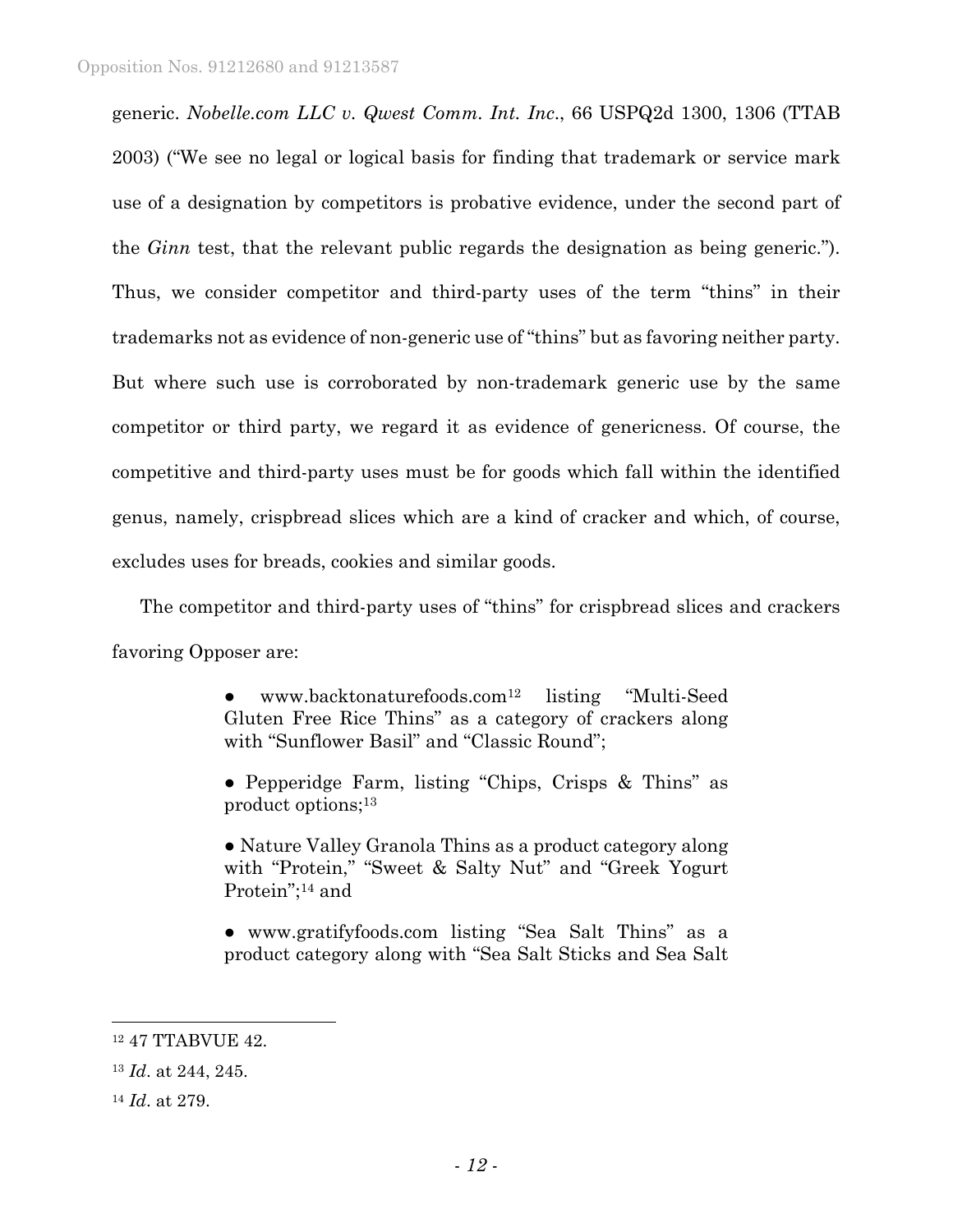## Twists" and placing "SEA SALT THINS" in same location and lettering as "GLUTEN FREE PRETZELS."15

## **2. Other uses**

With regard to other uses of "thins" in connection with crispbread slices and

crackers, in addition to the evidence in the record noted in our prior decision, we note

the following:

● yummly.com webpages submitted with Mr. Frank's report having a section devoted to "Baked Thins Recipes" as a heading. The identified recipes are for Spiced Thins, Almond Thins, Homemade Wheat Thins, Cheese Thins and Pistachio Thins.16

● uses of "thins" as a noun in many articles in connection with thin food products, and by many third-party producers of food items:

> "Guiding a neighborhood's appetite" - The New York Times (May 18, 2011):

> > Then she ate one of the baked potato **thins** she invented years ago, which are not a store favorite. "I don't like frying," she said. "I never did."17

"Seder Invaders – Grandma Wouldn't Recognize These 21st Century Passover Plates" - New York Post (Mar. 31, 2004):

> The golden, super-crisp **thins** garnered an enthusiastic thumbs up from our office tasters, one of whom even gave the ultimate rave, 'This doesn't taste anything like matzo!'"18

 $\overline{a}$ 

<sup>15</sup> *Id*. at 364.

<sup>16 49</sup> TTABVUE 348 – 52.

<sup>17</sup> *Id*. at 393.

<sup>18</sup> *Id*. at 424.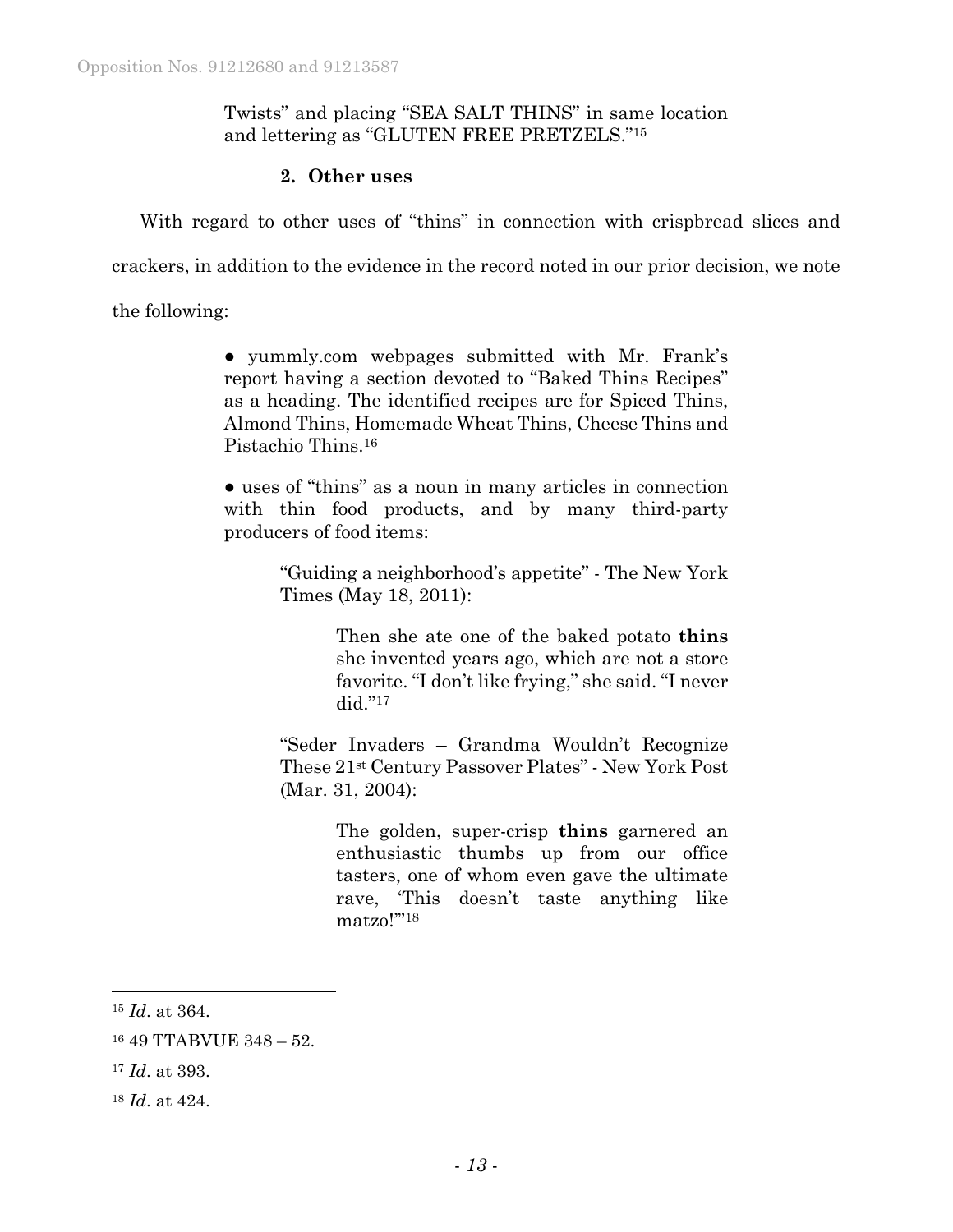"If You Need Some Crunch; Crispy Homemade Crackers Add a Little Snap to Dishes" - The Record (Bergen County, NJ):

> Herbed sourdough **thins** 1 (15-inch) sourdough baguette (about ½ pound) 3 tablespoons each butter and olive oil[.]19

● uses of "thins" in trade magazines:

"Nonni's Foods LLC has purchased Glendale, ARbased Villa Veneto Corporation, baker of La DolceVita brand of products" – The Food Institute Report (Jan. 14, 2013).

> Nonni's, the maker of biscotti and almond **thins**, is a portfolio company of Chicagobased WIND POINT PARTNERS.20

"Nature Valley granola thins" – Candy Institute (Feb. 2012).

> The **thins** are 100% natural, made with delicate, crispy toasted granola and dark chocolate.21

# **3. Conclusion regarding the term "thins"**

We find that this third-party use evidence shows use of the term "thins" to refer to a product category. In addition, there is the evidence discussed in our prior decision regarding (i) Applicant's own use of the term "thins" (including those identified in *Real Foods* as being used generically), (ii) the uses of "thins" in articles, magazines and on the Internet, and (iii) consumer uses of "thins." All of this bears on the ubiquity of use of the term "thins" as a subcategory of crackers or crispbread slices and suggest

l

<sup>19</sup> *Id*. at 432.

<sup>20</sup> *Id*. at 491.

<sup>21</sup> Id. at 498.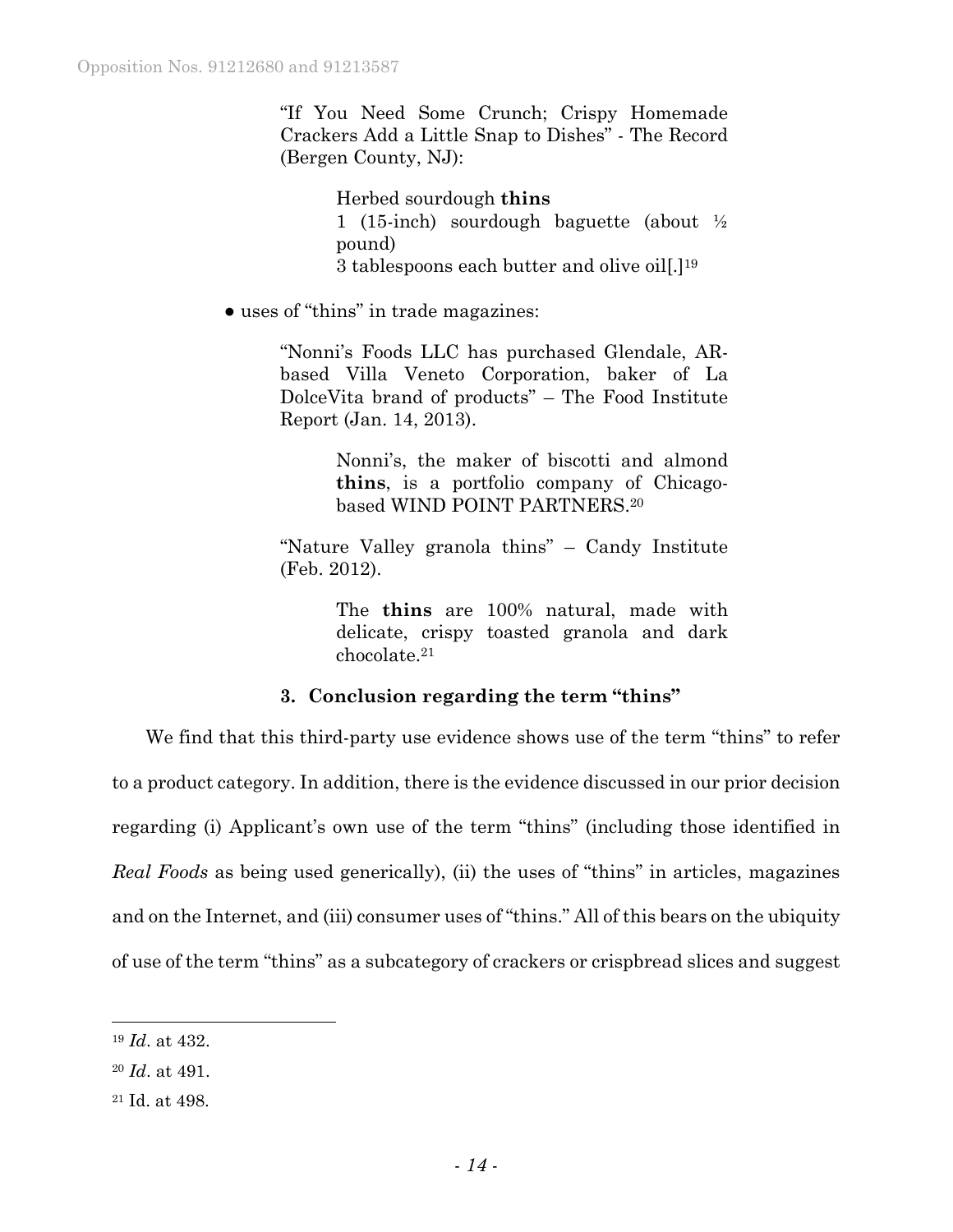1

that "thins" identifies a subcategory of crackers and crispbread slices. Thus, in consideration of the broader genus of goods in each application, *i.e.*, "crispbread slices predominantly of corn, namely popped corn cakes" and "crispbread slices primarily made of rice, namely rice cakes" (with "crispbread" defined as a kind of cracker), and their bearing "on, inter alia, the ubiquity with which the term thins is used for" each genus, *Real Foods*, 128 USPQ2d at 1380 n.9, we find that "thins" is a generic term for a subcategory of crispbread slices.

### **iii. "Corn Thins" and "Rice Thins" as Combined Terms**

Having found that the individual components of the proposed marks are generic, we turn next to the proposed marks as a whole, *see Princeton Vanguard*, 114 USPQ2d at 1833-33,22 and consider "whether the mark 'refers to a key aspect of the genus.'" *Real Foods*, 187 USPQ2d 1380 n.9.

*Real Foods* states as follows regarding the evidence concerning the combined terms "corn thins" and "rice thins":

> Not only does the record reveal that Real Foods has deployed the proposed marks as **generic** descriptors, *see, e.g.*, J.A. 5309 (referring, in Real Foods' advertising material, to the product as "Delicious Golden Corn Thins With Real Flavoring," with the term "Corn Thins" stylized the same as the rest of the phrase), 5319 (same), but purchasers of Real Foods' products have also used these terms to describe Real Foods' products, rather than as source identifiers for the products, which amounts to direct evidence of the "commercial impression" of the mark as a whole, *DuoProSS*, 695 F.3d at 1252; *see, e.g.*, J.A. 5288 (referring, by a potential customer, to "[Real Foods'] corn

<sup>22</sup> The redefined genus does not capture additional evidence; we did not exclude evidence in our prior decision on the basis that it did not concern the earlier, disapproved genera of "popped corn cakes" or "rice cakes." If evidence was excluded in the prior decision, it was excluded for other reasons.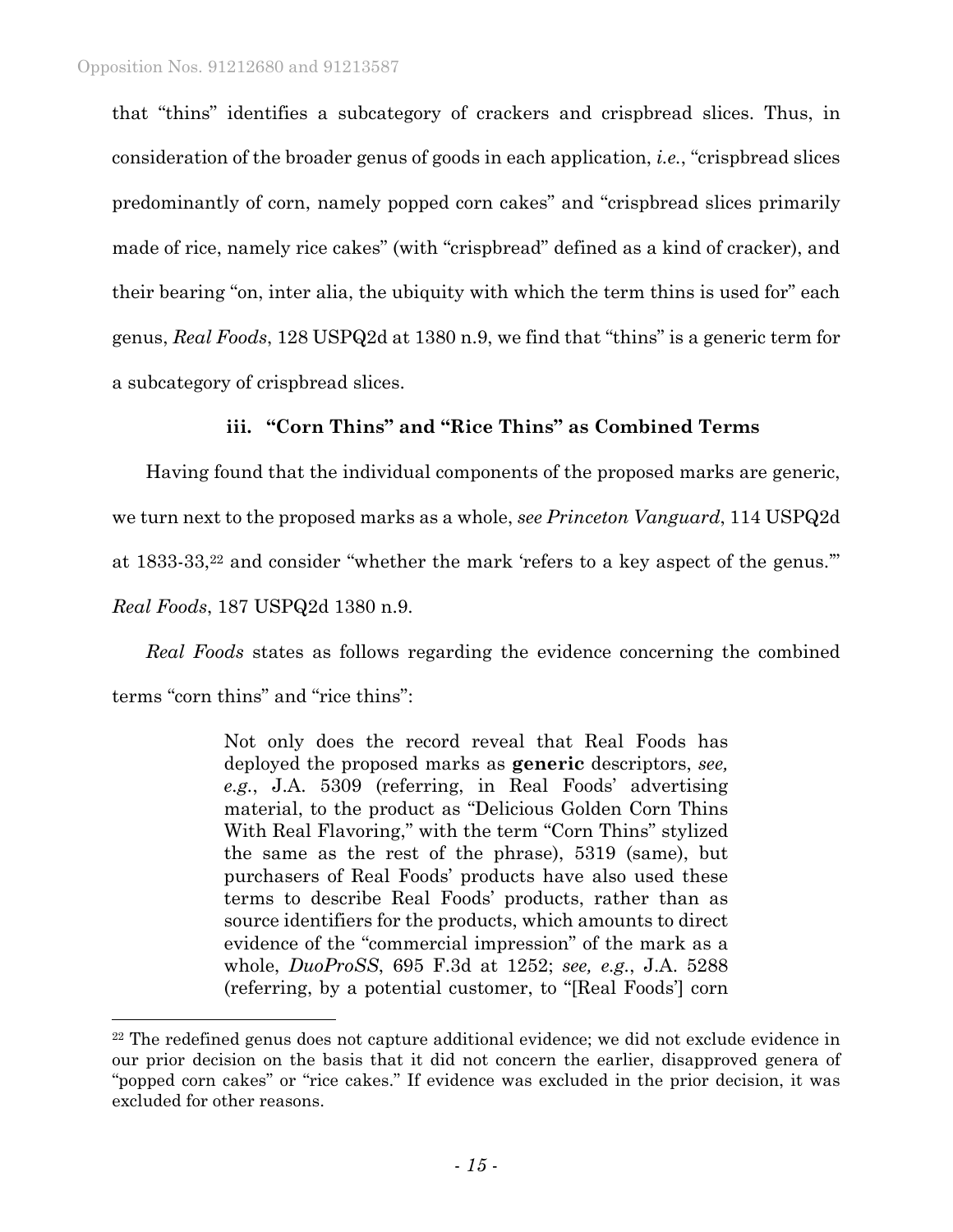thins product"), 5318 (similar by an online distributor of Real Foods' product).

*Real Foods*, 128 USPQ2d at 1376-77 (emphasis added).

The court has also stated that an applicant's own advertising materials may be probative, and even "the most damaging evidence," in indicating how the relevant public perceives a term ― as an indicator of source or as generic. *See In re Gould Paper Corp.,* 834 F.2d 1017, 5 USPQ2d 1110, 1118-19 (Fed. Cir. 1987) ("Gould's own submissions provided the most damaging evidence that its alleged mark is generic and would be perceived by the purchasing public as merely a common name for its goods rather than a mark identifying the good's source."); *see also In re Mecca Grade Growers, LLC,* 125 USPQ2d 1950, 1958 (TTAB 2018) (finding Applicant's website "admits that 'floor-malted' refers to a type of malt … for brewing and distilling and that 'floor-malting' is a process performed by others"); *In re Empire Tech. Dev. LLC*, 123 USPQ2d 1544 (TTAB 2017) (Board considered applicant's own website and promotional video in finding COFFEE FLOUR generic).

In our prior decision, we were not persuaded that the evidence pertaining to the combined terms reflected a genus of goods. We stated, "[m]uch of the evidence comes from Applicant rather than from actual purchasers of Applicant's goods"; "many of the instances where Applicant's consumers refer to 'corn thins' and 'rice thins' without initial capitalization are made in the context of a discussion of Applicant's goods, so the lower case lettering does not indicate the authors are unaware of a single source for the goods"; "[o]ther instances reflect mixed upper-case and lower-case uses"; "[t]he reference in Applicant's advertising to '1 Rice Thin' is not strongly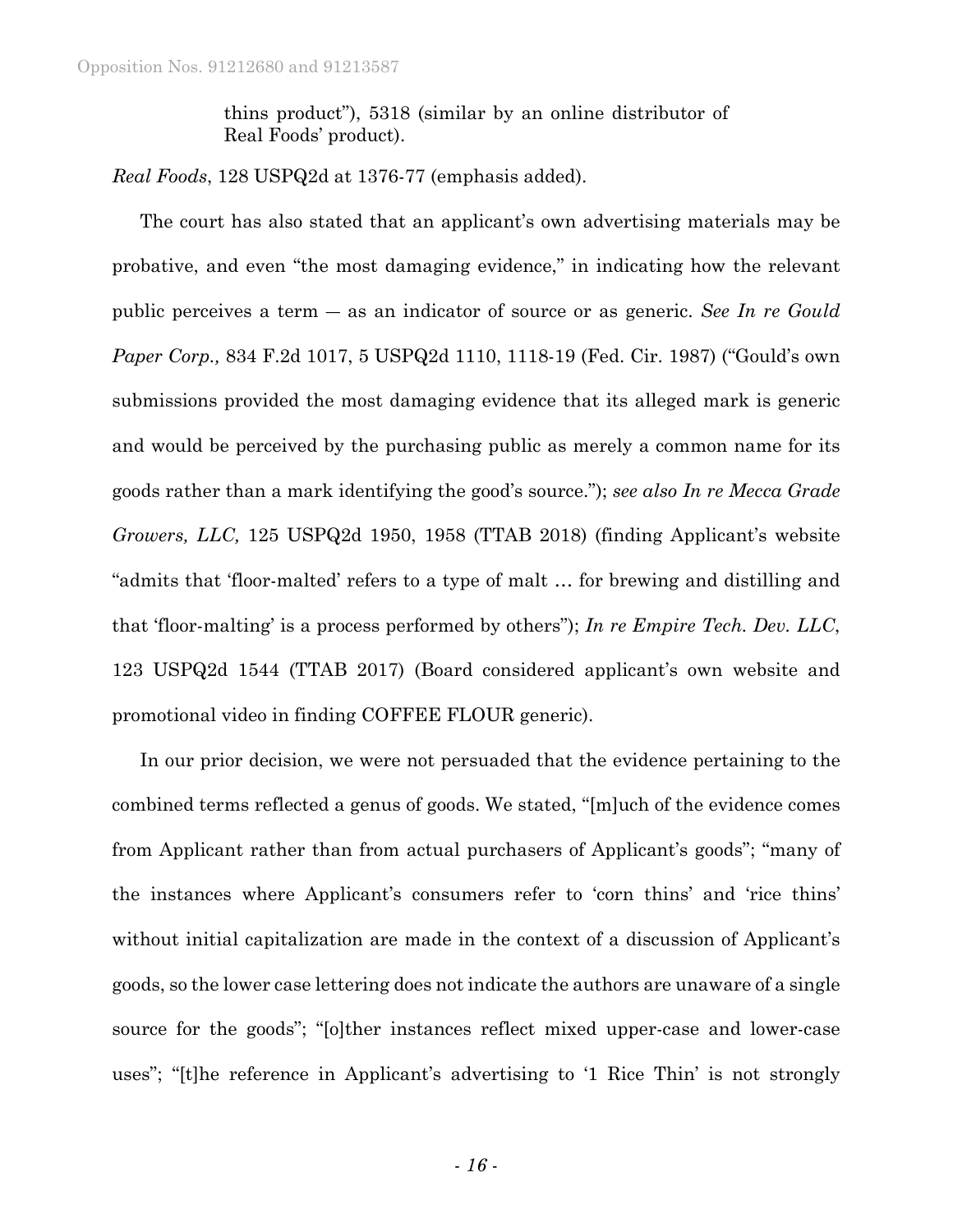indicative of genericness"; and "[t]he uses by wholesalers who are actual or prospective purchasers are more indicative of genericness, but still equivocal."23

Nevertheless, in view of the court's comments on the evidence and our finding above that "thins" refers to a subcategory of crackers or crispbread slices, we reconsider the evidence.

First, we point out that there is little evidence of competitor or third-party use of "corn thins" and "rice thins" as combined terms.24 The absence of competitor or thirdparty use, however, does not require a finding of non-genericness. If an applicant is the first to use a term, it may still be found to be generic. *See In re Mecca Growers*, 125 USPQ2d at 1959 ("Applicant may be the first to use the precise phrase 'mechanically floor-malted' to designate '[m]alt for brewing and distilling' in International Class 31 and '[p]rocessing of agricultural grain.' Applicant might even be the creator of a new mechanized process for producing floor malt. But whether this is true or not, this does not affect the generic nature of Applicant's proposed mark. The record shows that the relevant public in this market will perceive the designation 'mechanically floor-malted' as the generic designation for such goods and services."); *Sheetz of Del.,* 108 USPQ2d at 1362 ("Even if applicant was the first and/or sole user of a generic term or phrase, as it claims, that does not entitle applicant to register such a term or phrase as a mark."); *see also In re Nordic Naturals,* 111 USPQ2d at 1498 ("[W]hile Nordic may have been the first to use the phrase 'children's DHA' in

l

<sup>23 76</sup> TTABVUE 30-31.

<sup>24</sup> *Real Foods* mentions competitor use of the term "thins" on other similar snack foods. *Real Foods*, 128 USPQ2d at 1375.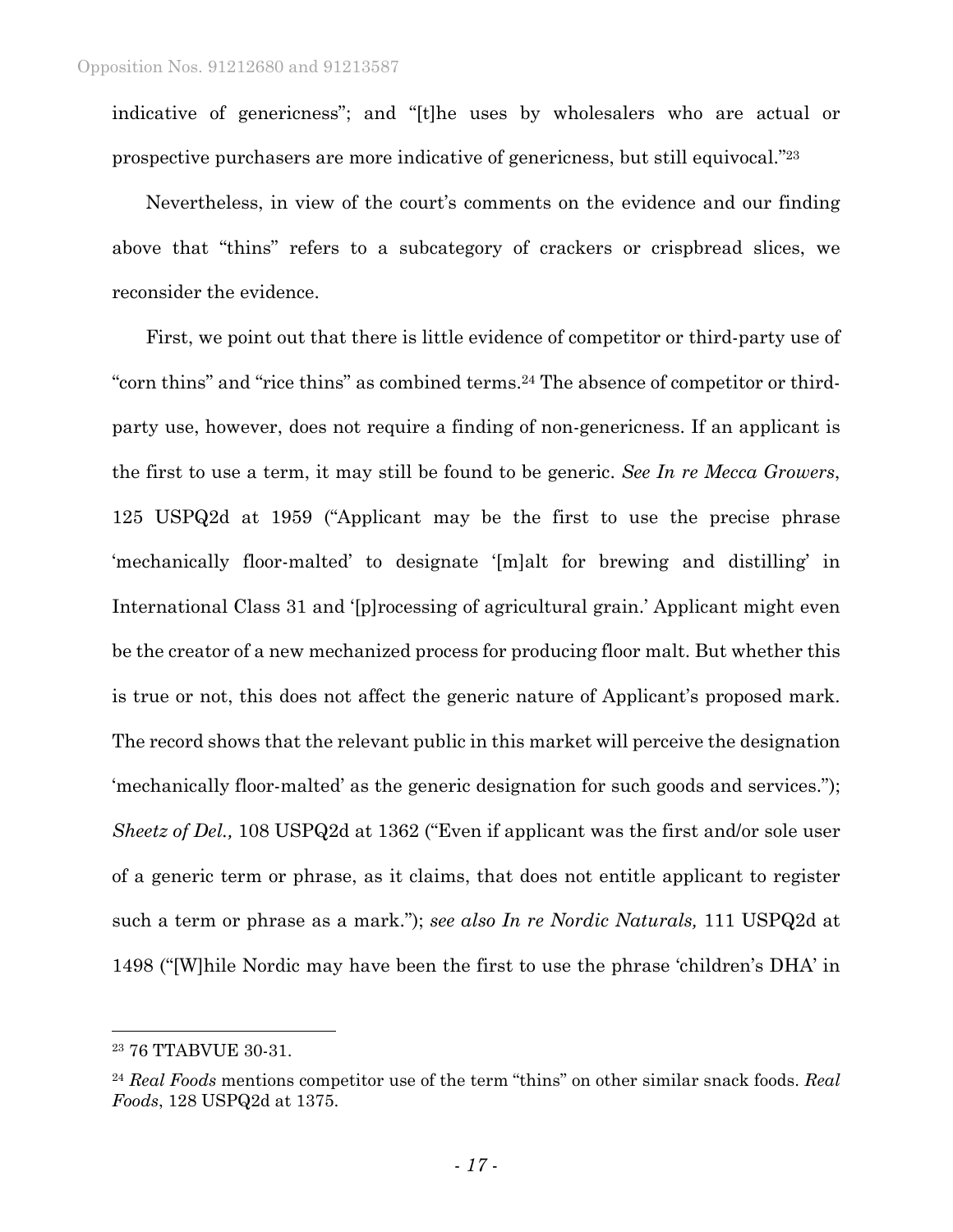this market, the question remains, in light of Nordic's use and all other relevant uses, what does 'children's DHA' primarily mean to the relevant public? The evidence relied upon by the Board, and recited herein, constitutes sufficiently clear evidence that the relevant public uses 'children's DHA' primarily to refer to the category of DHA products for children.").

Second, we point out that "[e]ven if each of the constituent words in a combination mark is generic, the combination is not generic unless the entire formulation does not add any meaning to the otherwise generic mark." *In re Mecca Growers,* 125 USPQ2d at 1956 (quoting *In re 1800Mattress.com IP LLC*, 586 F.3d 1359, 92 USPQ2d 1682, 1684 (Fed. Cir. 2009)); *see also Cummins Engine Co. v. Cont. Motors Corp*., 359 F.2d 892, 149 USPQ 559 (CCPA 1966) ("TURBODIESEL" generic for engines having exhaust driven turbine superchargers). The terms CORN, RICE and THINS retain their generic meaning when combined in both of the proposed marks.

Third, and most importantly, we find that consumer and wholesaler uses, and uses by Applicant, of "corn thins" and "rice thins" which are (i) "stylized the same as the rest of [other words in a] phrase," (ii) discuss ingredients or flavoring of the goods, and (iii) include the article "the" before each term, are references to a subcategory of corn or rice crackers or crispbread slices and are not trademark uses. *See, e.g*., "Flavored Corn Thins [in same font and size]," "your delicious corn thins," "your sample corn thins," "The Flavors they offer are Original[,] ... Multigrain[,] Sesame[,] Rice Thins"; "I had a multigrain corn thin with some peanut butter and banana slices"; "I couldn't wait to try out this corn thin because I love food with sesame seeds in them whether it's a bagel, crackers or corn thins!"; "original and flavored corn